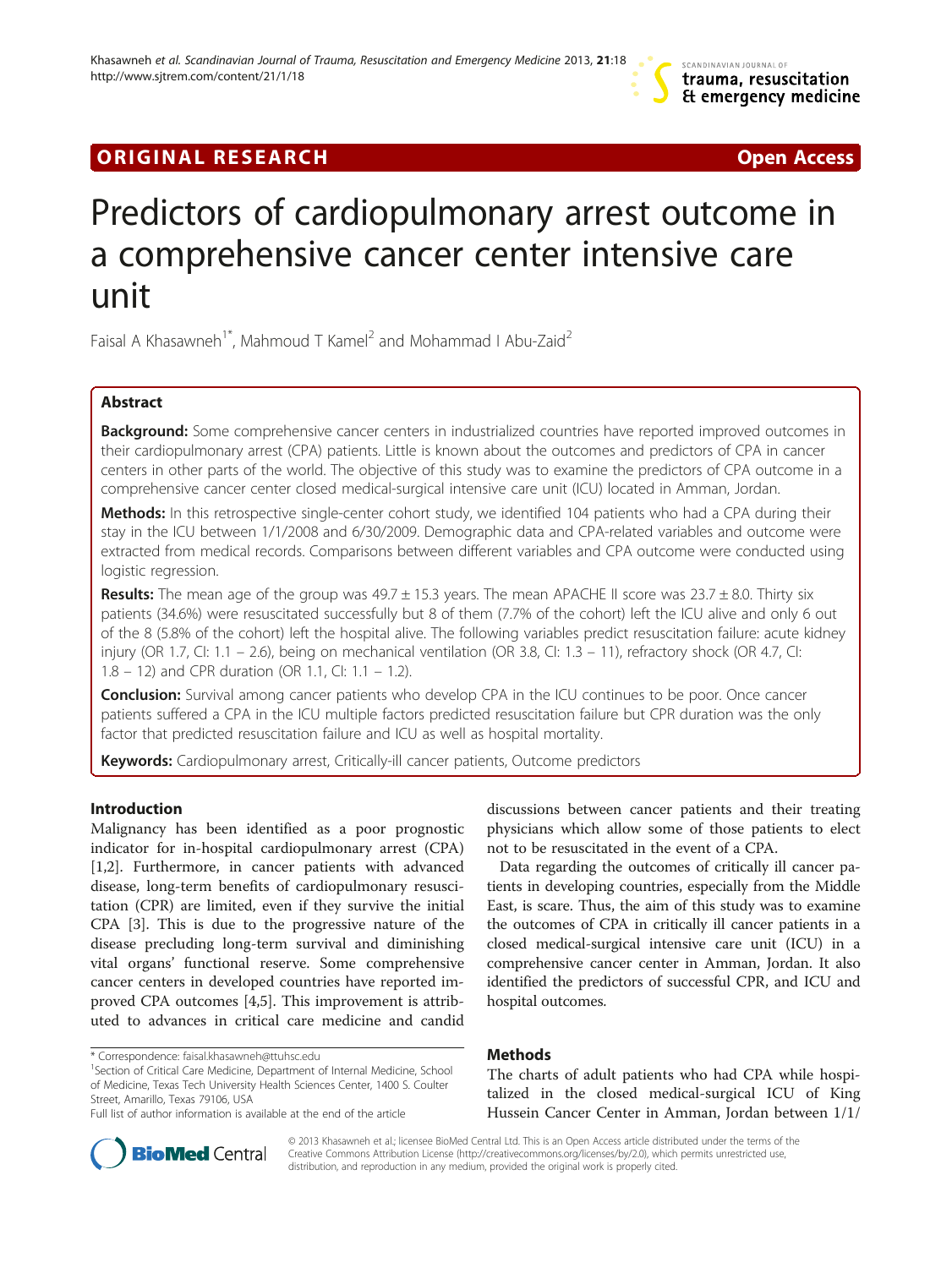2008 and 6/30/2009 were retrospectively reviewed. King Hussein Cancer Center is a 120-bed comprehensive cancer center with 11-bed ICU [[6\]](#page-4-0). It is a Joint Commission International accredited medical center since 2006 and its laboratory is a College of American Pathologists' accredited lab since 2009. The institutional review board at King Hussein Cancer Center approved the study protocol, approval number: 08KHCC37.

## Definitions

CPA was defined as having all of the following: 1) no palpable pulse, 2) no detectable blood pressure, 3) no effective respiration or loss of breath triggering in mechanically ventilated patients, and 4) loss of consciousness in previously awake patients attributable only to loss of adequate brain perfusion [\[4](#page-4-0)]. Patients suffering isolated respiratory arrest requiring only assisted ventilation without loss of a palpable pulse necessitating external cardiac message were excluded. Patients who had a CPA outside the ICU were excluded, too. In patients with more than one arrest during the same hospital stay, we included only the first CPA.

Acute kidney injury was defined as an abrupt (within 48 hours) absolute increase in serum creatinine  $\geq 26.4$ micro moles/liter, a percentage increase in serum creatinine of  $\geq 50\%$ , or a urine output of < 0.5 milliliter/kilogram/hour for 6 hours [[7](#page-4-0)]. Refractory shock was defined as requiring 2 or more vasopressors to maintain a mean arterial pressure of above 65. Acute respiratory failure was defined as the need for fraction of inspired oxygen of 50% or more and/or positive pressure mechanical ventilation to maintain an oxygen partial pressure  $(PO<sub>2</sub>)$ of above 55 and a carbon dioxide partial pressure  $(PCO<sub>2</sub>)$  of below 50. Patients who failed to meet the above  $PO_2$  and  $PCO_2$  goals despite of 100% oxygen supplementation and optimal conventional mechanical ventilation were considered to be in refractory respiratory failure. Patients who had an arrest due to refractory shock, refractory respiratory failure and/or multiorgan dysfunction syndrome were labeled to have had an anticipated CPA.

# Data collection

The charts that met the above criteria were reviewed for the following pre-arrest variables; age, gender, primary site of malignancy and its progression, reason for ICU admission, Acute Physiology and Chronic Health Evaluation II (APACHE II) score, CPA cause, prior code status discussions and the need for mechanical ventilation, vasopressors use and hemodialysis. The level of arterial oxygenation and acidemia prior to the CPA was not documented.

Whenever a patient had had a CPA, the patient's nurse activated a bedside automated house-wide alarm and initiated CPR. An advanced cardiac live support-trained team responded and provided care meanwhile an arrest record is generated and subsequently placed in that patient's chart. The above mentioned team consisted of senior internal medicine and surgery residents, a respiratory therapist, a pharmacist and the hospital's nursing supervisor. The patient received 1 milligram of epinephrine every 3 to 5 minutes. Atropine, amiodarone and defibrillation were provided as recommended by the American Heart Association guidelines. The already running vasopressors were not titrated during the CPA. Running antiarrhythmics were stopped if the treating physicians felt they are contributing to the arrest, for example beta blockers or amiodarone causing the antecedent bradycardia or hypotension. In addition to the above, efforts were focused on identifying potentially reversible causes like hyperkalemia, hypovolemia, tension pneumothorax, cardiac tamponade and acidemia.

The arrest records were reviewed and the following arrest-related variables were noted; initial rhythm being one of the following; pulseless electrical activity (PEA), asystole, ventricular fibrillation or pulseless ventricular tachycardia; duration of CPA in minutes; and the outcome of CPA. The duration of CPA was determined from the arrest record and was defined as the time from initiating that event recording to either return of spontaneous circulation or cessation of resuscitation efforts. The time from CPA to the arrival of advanced cardiac live support-trained team could not be documented. In addition, ICU and hospital mortality and length of stay (LOS) prior to and after CPA (until death or hospital discharge) were recorded. Therapeutic hypothermia was not practiced in the cancer center during the study period.

# Statistical analysis

For continuous variables, the mean with standard deviation or the median with a range were reported. For categorical variables, the number of patients with that variable and a corresponding percentage were reported. Univariate comparisons between alive and deceased patient groups corresponding to the above collected variables were performed by logistic regression. The results were expressed as odds ratio (OR) with confidence interval (CI) or  $p$ -values. A  $p$ -value of less than 0.05 was considered to be statistically significant. Forward stepwise logistic regression was used to construct a model from the significant variables identified by univariate analysis. The statistical analysis was done using Stata 12 (StataCorp LP, College station, Texas).

# Results

During the study period, 761 patients were admitted to the ICU and128 cardiopulmonary arrests occurred in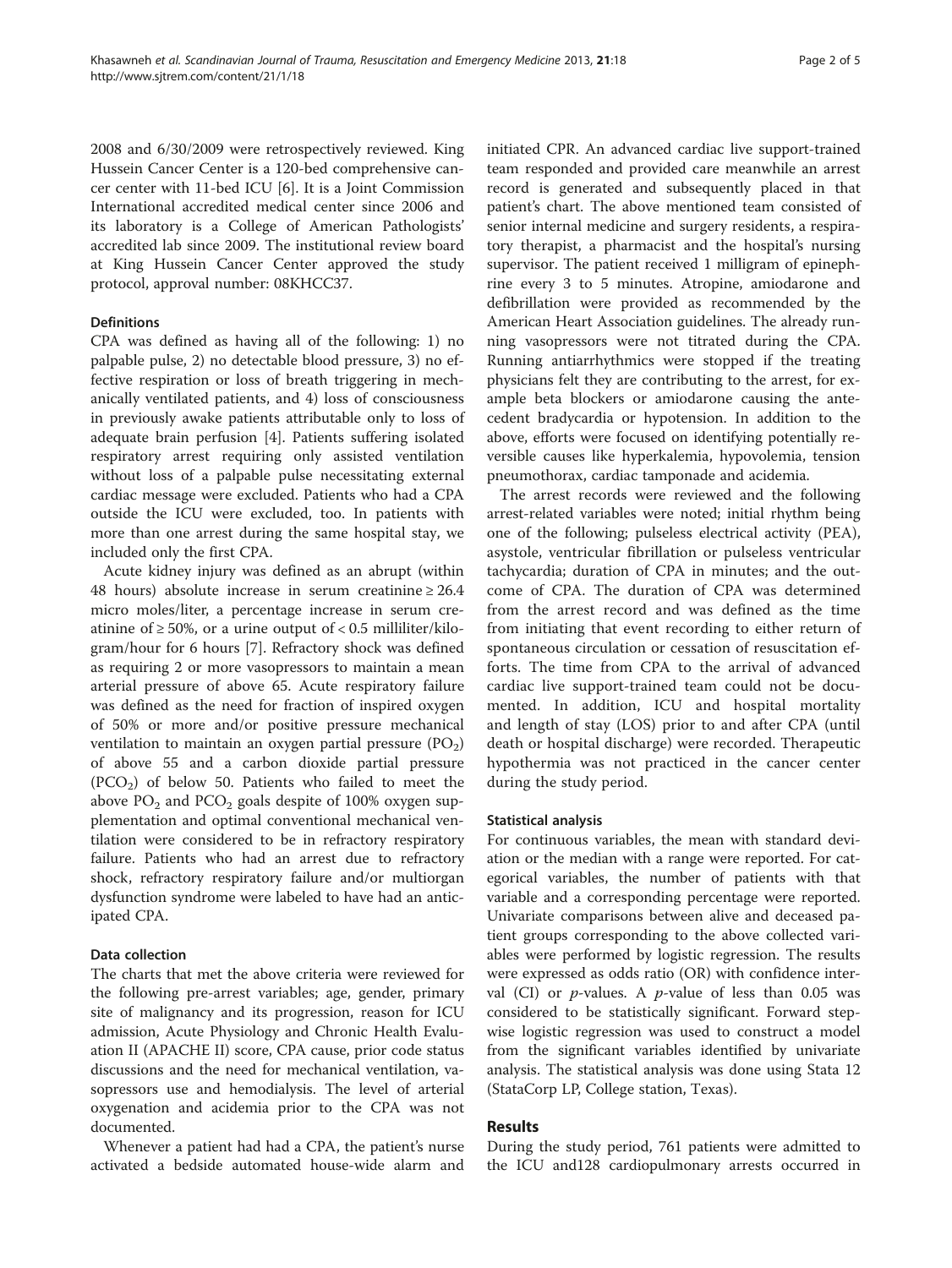104 patients. Twenty-four events occurred as second or third CPA and were excluded. Period prevalence of CPA was 13.7%. The most common cause for ICU admission in the cohort was severe sepsis or septic shock, diagnosed in 39 patients (37.5%), and followed by acute respiratory failure which accounted for 27 admissions (26.0%). The study population is summarized in Table 1.

Among patients with hematologic malignancy; 28 (26.9%) had leukemia, 15 (14.4%) had lymphoma and 4 (3.9%) had multiple myeloma. Among patients with solid tumors, lung cancers and gastrointestinal cancers accounted for 14 cases (13.5%) each. There were 7 patients (6.7%) with breast cancer and 6 patients (5.8%) with genitourinary cancers. A variety of other solid tumors including sarcomas, mesotheliomas and head and neck tumors accounted for the 16 remaining cases (15.4%). Forty nine patients (47.1%) had a progressing or a relapsed cancer. Eleven patients (10.6%) had a newly diagnosed cancer, 7 patients (6.7%) had a regressing tumor, one patient (0.96%) had a stable disease and in another the cancer was in remission. Malignancy stage and progression were not documented in 35 cases (33.7%). Forty-eight patients (46.2%) had acute kidney injury.

The mean age of patients with hematological malignancies was  $45.1 \pm 14.9$  years vs.  $53.2 \pm 14.7$  years in patients with solid tumors ( $p = 0.006$ ). Mechanical ventilation and vasopressors were required in 93.3% and 86.7% of patients with hematological malignancies compared with 74.6% and 64.4% in patients with solid tumors ( $P = 0.0172$  and 0.0129, respectively). The difference between the 2 groups mean APACHE II score was not statistically significant (data not shown).

The code status "the patient's wishes to undergo CPR in the event of a CPA" was discussed in 12 cases

Table 1 The study population characteristics

| Characteristic                              | <b>Number</b>   |
|---------------------------------------------|-----------------|
| Patients suffered CPA                       | 104             |
| Mean age (years $\pm$ SD)                   | $49.7 \pm 15.3$ |
| Gender:                                     |                 |
| Men                                         | 65              |
| Women                                       | 39              |
| APACHE II (score $\pm$ SD)                  | $23.7 \pm 8.0$  |
| Patients on MV at the time of CPA           | 86 (82.7%)      |
| Patients on vasopressors at the time of CPA | 77 (74.0%)      |
| Patients on HD at the time of CPA           | 15 (14.4%)      |
| Malignancies:                               |                 |
| Solid tumors                                | 57 (54.8%)      |
| Hematologic malignancies                    | 47 (45.2%)      |

APACHE II: Acute Physiology and Chronic Health Evaluation II; CPA: cardiopulmonary arrest; HD: hemodialysis; MV: mechanical ventilation; SD: standard deviation.

(11.5%). The mean time from ICU admission to CPA was  $4.4 \pm 6.9$  days. The most commonly recorded initial rhythm was asystole (59 patients, 56.7%) followed by PEA (43 patients, 41.4%). Two patients (1.9%) had pulseless ventricular tachycardia. Shock and acute respiratory failure were the most common causes of CPA accounting for 69 (66.3%) and 18 (17.3%) of the CPAs, respectively. The mean duration of CPR was  $17.9 \pm 14.6$  minutes. Thirty six patients (34.6%) were resuscitated successfully but 8 of them (7.7% of the cohort) left the ICU alive and only 6 out of the 8 (5.8% of the cohort) left the hospital alive. The average ICU and hospital LOS were  $5.6 \pm 7.1$  days and  $10.4 \pm 9.9$  days, respectively.

Univariate comparisons between alive and deceased patient groups corresponding to the above collected variables are shown in Table [2](#page-3-0). On multivariate analysis, CPR duration was the only variable that had statistically significant association with outcomes of interest; CPR outcome, 1.12 (1.05 – 1.19), ICU outcome, 1.13 (1.00 – 1.28), hospital outcome, 1.35 (1.06 – 1.72). This translates to a 10% increase in mortality per minute of resuscitation.

### **Discussion**

Despite multiple advances in critical care medicine and cardiac life support, cancer patients' survival following CPA in the ICU remains poor [\[2](#page-4-0)]. In our study, CPA outcome predictors in 104 critically ill cancer patients in a comprehensive cancer center were evaluated. About one third of the cohort (34.6%) survived the initial CPA but only 1 in 20 patients (5.8%) survived to hospital discharge. Developing acute kidney injury or refractory shock, being on mechanical ventilation and CPR duration predicted resuscitation failure meanwhile requiring mechanical ventilation and CPR duration predicted poor hospital outcome. Cancer patients who suffered CPA in the ICU had a 10% increase in mortality per minute of resuscitation.

A meta-analysis of 42 studies, the vast majority of which were carried-out in developed countries, examined survival in 1707 cancer patients who underwent inhospital CPR reported an overall hospital survival of 6.2% (95% CI: 3.2 – 9.1) [[8\]](#page-4-0). ICU survival rate in the pooled data was 2.2% (95% CI:  $0 - 4.6$ ), findings that are consistent with ours.

Predictors of in-hospital CPA outcome were reported by several investigators [[1,3,9-14](#page-4-0)]. Survival was significantly low in unwitnessed arrests, in anticipated arrests, after PEA/asystole arrests, and if the resuscitation efforts lasted longer than 10 minutes. Furthermore, in cancer patients, poor functional status at baseline, metastatic disease and hematological malignancies carried grim prognosis [\[8,15](#page-4-0)]. As an initial cardiac rhythm, all but two of our study subjects had PEA or asystole which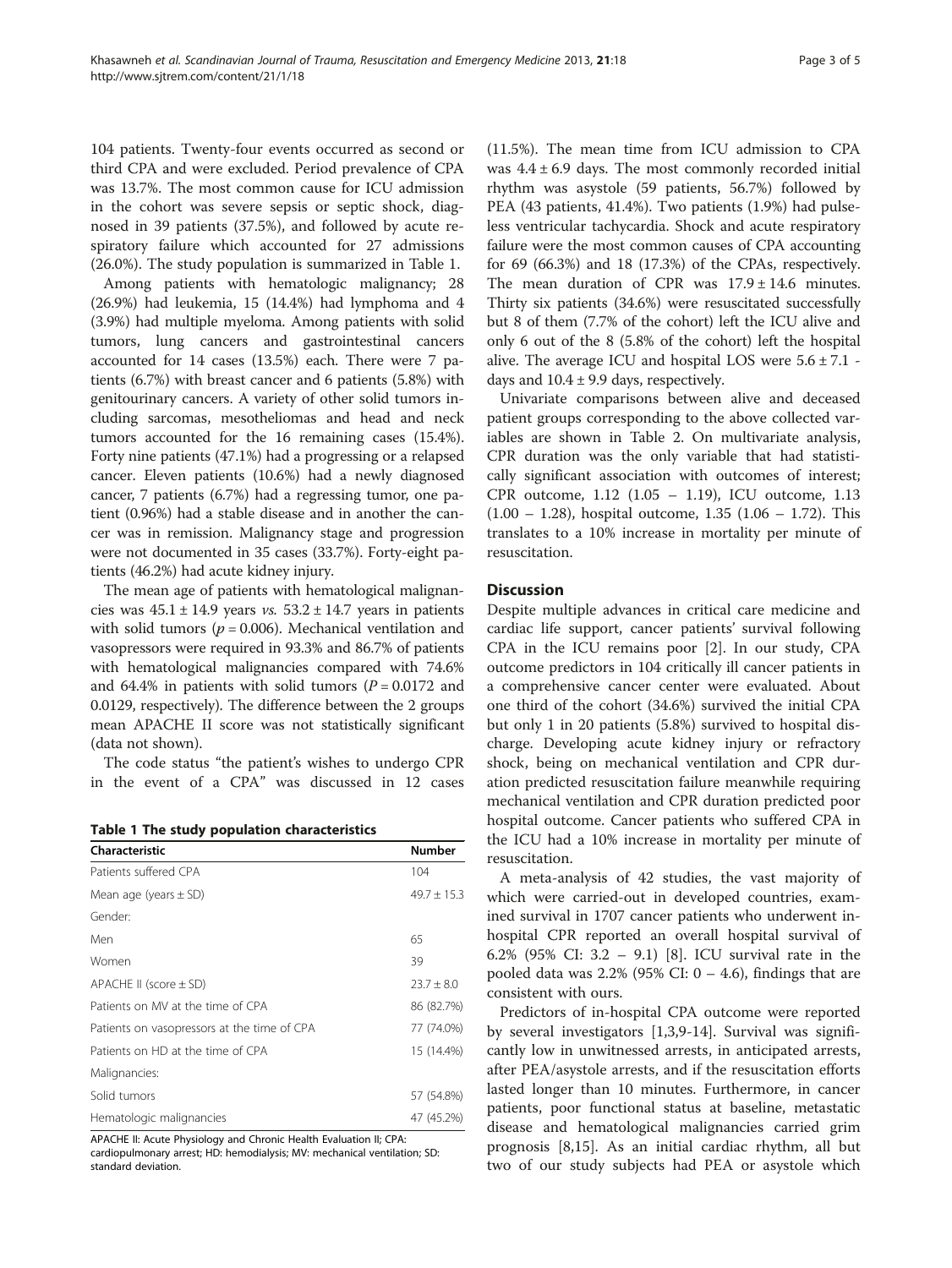| Variable                      | CPR failure OR(CI)  | ICU death OR(CI)    | Hospital death OR(CI) |
|-------------------------------|---------------------|---------------------|-----------------------|
| Age                           | $0.99(0.97 - 1.02)$ | $0.99(0.94 - 1.04)$ | $0.98(0.93 - 1.04)$   |
| Gender                        | $1.6(0.68 - 3.6)$   | $1.7(0.41 - 7.4)$   | $0.82(0.14-4.7)$      |
| Hematologic malignancies      | $0.39(0.17 - 0.92)$ | No estimate         | No estimate           |
| Progressing or relapsed tumor | $0.74(0.24 - 2.3)$  | $4.1(0.64-27)$      | $5.3(0.46-62)$        |
| Acute kidney injury *         | $1.7(1.1-2.6)$      | $1.7(0.65 - 4.7)$   | $6.6(0.56 - 79)$      |
| Being on MV                   | $3.8(1.3 - 11.0)$   | $3.2(0.70-15)$      | $5.5(1.0-30)$         |
| Refractory shock**            | $4.7(1.8-12.0)$     | $6.4(0.75 - 50)$    | $5.7(0.34 - 97)$      |
| Lactate $\geq$ 4              | $1.1(0.95-1.2)$     | $1.4(0.82 - 2.5)$   | $1.7(0.67 - 4.5)$     |
| ICU LOS before CPA            | $1.00(0.99 - 1.00)$ | $1.01(0.99 - 1.02)$ | $1.17(0.88 - 1.58)$   |
| Anticipated CPA***            | $1.6(0.68 - 3.8)$   | $14(1.6-121)$       | $8.6(0.93 - 81)$      |
| Length of CPR                 | $1.1(1.1-1.2)$      | $1.1(1.0-1.3)$      | $1.3(1.1-1.7)$        |

<span id="page-3-0"></span>Table 2 Univariate comparisons between alive and deceased cardiopulmonary arrest patient groups

CI: confidence interval; CPA: cardiopulmonary arrest; CPR: cardiopulmonary resuscitation; ICU: intensive care unit; LOS: length of stay; MV: mechanical ventilation; OR: odds ratio.

\*Acute kidney injury: the abrupt (within 48 hours) absolute increase in serum creatinine ≥ 26.4 micro moles/L, a percentage increase in serum creatinine of ≥ 50%, or a urine output of < 0.5 milliliter/kilogram/hour for 6 hours.

\*\*Refractory shock: requiring 2 or more vasopressors to maintain a mean arterial pressure of above 65.

\*\*\*Anticipated CPA: cardiopulmonary arrest in patients with refractory shock, refractory respiratory failure and/or multiorgan dysfunction syndrome.

precluded further testing of initial rhythm's effect on outcome. Cardiac arrests in our study developed in the ICU setting, hence, were all witnessed. There is no agreed upon definition for "anticipated CPA". Anticipated CPA defined as having refractory shock, refractory respiratory failure and/or multiorgan dysfunction syndrome did not predict CPR failure or hospital outcome. In line with previous studies, our data could not identify a significant relation between age and CPA outcome. In our data, CPR duration had a strong association with outcome and it has been previously used in the derivation of a clinical decision rule to discontinue resuscitation efforts in CPA inpatients [[9\]](#page-4-0). The rule included initial cardiac rhythm and whether the arrest was witnessed.

Patients with hematological malignancies are less likely to survive a CPA compared with patients with solid tumors [\[8](#page-4-0)]. In our study, patients with hematological malignancies were more likely to survive a first CPA but none survived to hospital discharge. In comparison to patients with solid tumors, those with hematological malignancies were relatively younger but were more likely to be on mechanical ventilation and more likely to require vasopressor support.

Culture and religion are among a multitude of factors that influence end-of-life decisions [[16](#page-4-0)]. They impact the perception and behavior of patients and their treating physicians [[17](#page-4-0)]. In Jordan, like it is the case in the Middle East and some Southern and Eastern European countries, the principles of beneficence and non-malfeasance outweigh patient autonomy and play a predominant role in the process of decision making [[16](#page-4-0)]. Moreover, illness in some of those countries is considered to be a shared family affair complicating end-of-life-discussions furthermore [[18](#page-4-0)].

Apropos to the above, code status discussions were documented in 11% of our patients, a small percentage in light of how critically ill the cohort was; 82% on mechanical ventilation and 74% on vasopressors. The development of palliative care medicine has made wide strides in Jordan but, for the reasons alluded to above, end of life discussions remains a sensitive topic [\[19\]](#page-4-0). Although it is easy for patients and families to understand the "do-not-resuscitate" (DNR) concept, they find it a very difficult choice to accept. Cultural beliefs and some religious misconceptions stand behind this sense of guilt and discomfort. To overcome this, some physicians have resorted to their legal and religious background and do not present DNR status as a choice, rather a medical decision that the family is informed of [[19](#page-4-0)]. With globalization and as the number of Western-trained physicians increase, a change in how end-of-life-discussion is handled in this part of the world is to be expected. In fact, this has already been reported by some of the most recent publications [[20\]](#page-4-0).

The present study has several limitations. Its retrospective nature introduced a selection bias by including patients who underwent CPR, but not those who had a CPA but were not resuscitated because of a DNR code status. Due to lack of testing and adequate documentation, the study did not include some of the well described predictors of CPA survival like end-tidal carbon dioxide levels during CPR and baseline functional status of patients. The small number of cases in a single-center and the specificity of the patient population studied